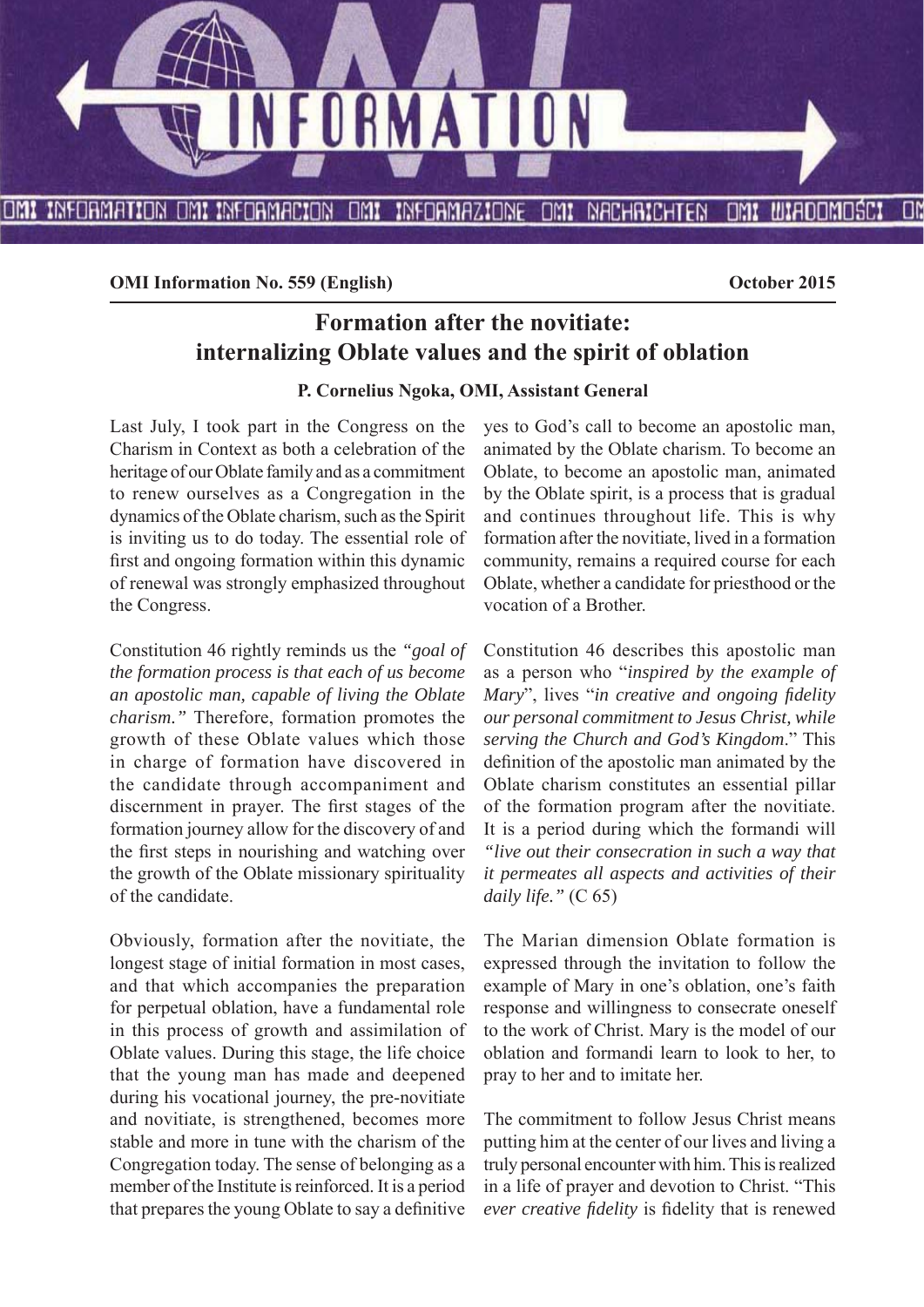every morning and which finds, in everyone and everywhere, new ways to get in touch with Christ and give him to others." (Fernand JETTÉ, OMI *The Apostolic Man*, Commentary on the Oblate Constitutions and Rules 1982, p. 265).

In general, our Congregation can be proud of good formation after the novitiate, which is lived in community, around the person of Christ, with teams of formators who are dedicated and well committed to their mission. In addition to the five Oblate institutes of higher learning that offer good philosophical, theological and other formation, most of our formandi study at universities, theological institutes and major seminaries where they receive a solid intellectual and doctrinal formation. But because of an academic program that is often very busy, it is tempting to leave to these institutes all responsibility for forming our candidates after the novitiate. But the deepening of

the Oblate charism and our missionary spirituality must continue during formation after the novitiate. Oblate formation must always consider the spiritual, human, intellectual and missionary dimensions of the apostolic man. The development of a strong formation program in each house of formation after the novitiate helps to maintain this harmony. And to do that, the formators themselves must constantly renew themselves.

Putting oneself totally at the service of the Church and the Kingdom is the result of a generous and joyful response to God's call. It is the orientation of a life *seized* by Christ who gives himself totally to the poor. Formation after the novitiate allows young Oblates to grow in a total and free oblation of their being for the proclamation of the Gospel to all peoples, especially the poorest. This proclamation is made as Church, as community and through community. In an ever creative fidelity.

#### **Holy See**

### **VATICAN 3 Oblates at seminar for new bishops**

In September, the Vatican Congregation for Bishops held a seminar for bishops nominated in the course of the previous year. There were 125 bishops, including three Missionary Oblates of Mary Immaculate: Bishops Jan KOT (Bishop of Zé Doca, Brazil); Wilhelm STECKLING (Bishop of Ciudad del Este, Paraguay); and Mark EDWARDS (Auxiliary Bishop of Melbourne, Australia).

This seminar, which some believe to have been modeled on the Oblate seminar for new provincials, included formal talks, opportunities for questions in the plenary forum and small group discussions in language groups. Topics included the understanding of what a bishop is, spiritual discernment, care for the family, healthy affectivity for priests, evangelization, finances and Eastern Rite Churches, among other things.

Highlights were Mass at the tomb of St Peter and an audience with Pope Francis. However, connections at meals, friendships and bonds with others from around the world may be the most important result. The seminar afforded growth in understanding of the situation of the Church in countries as various as rural Brazil, Ukraine, the Philippines, urban Italy, the USA and Puerto Rico. (Bishop Mark Edwards)

#### **VATICAN Radio interview on the Laotian Martyrs**

The Oblate General Postulator, Fr. Thomas KLOSTERKAMP, was recently interviewed on Vatican Radio concerning the future beatification of *"Joseph Tien and his 16 companions,"* the Vatican's name for the 17 priests and laity whose decree of martyrdom was approved by Pope Francis earlier this year. Fr. Tien was the first Laotian martyr. The list includes European missionaries from France, one from Italy and several local Laotian Catholics.

The six Oblates of Mary Immaculate in the group are Fathers Mario BORZAGA (†1960); Louis LEROY (†1961); Michel COQUELET (†1961); Vincent L'HÉNORET (†1961); Jean WAUTHIER (†1967); and Joseph BOISSEL (†1969). Fr. Borzaga came from Italy. The other Oblate martyrs were from France. The day for their beatification is yet to be announced.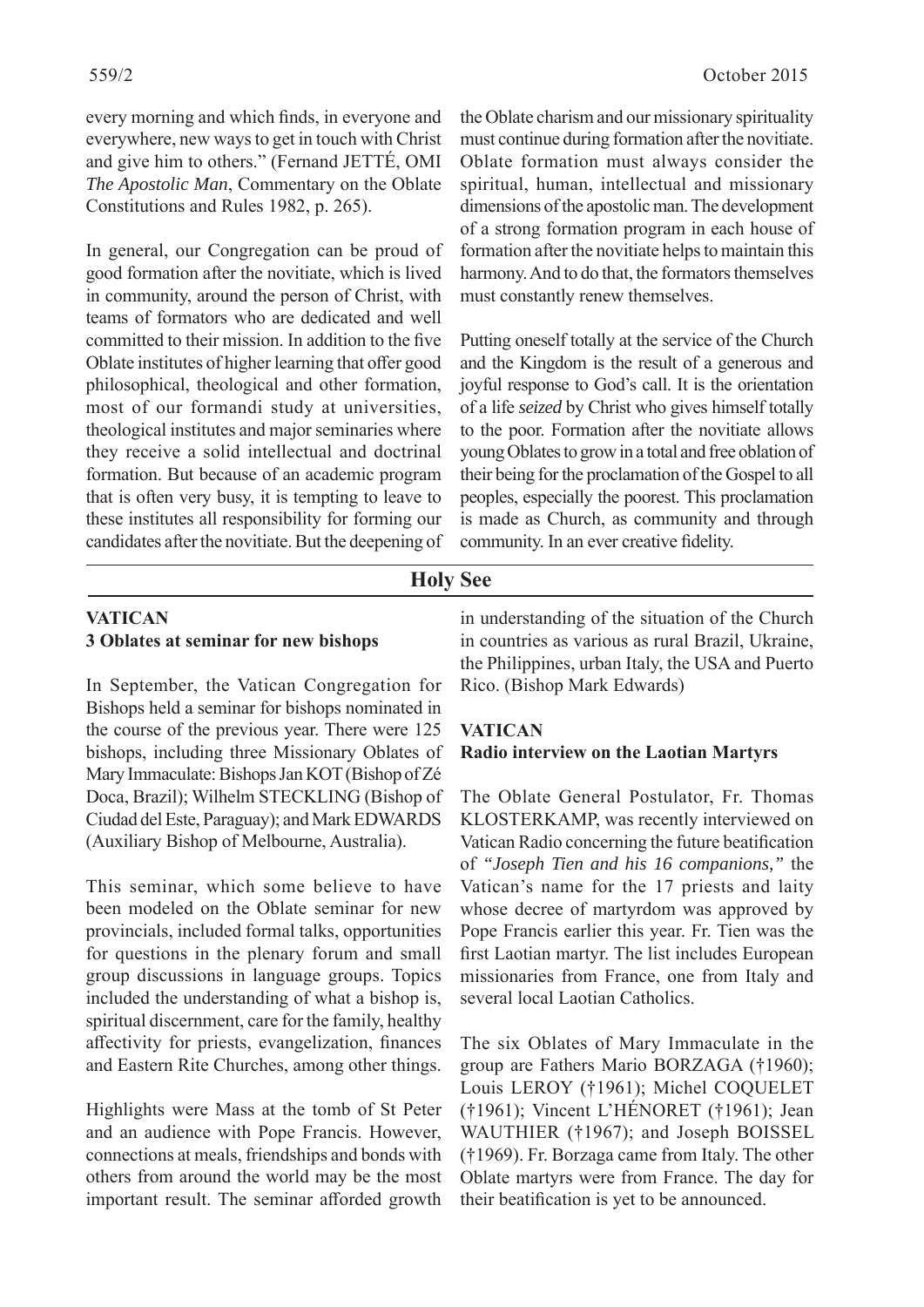The following links lead to the two-apart interview with Fr. Klosterkamp, in English:

#### *August 27, 2015*

http://en.radiovaticana.va/news/2015/08/27/ the martyrs of laos, part  $1/1167795$ 

#### *September 4, 2015*

http://en.radiovaticana.va/news/2015/09/04/ the martyrs of laos, part  $2/1169065$ 

#### **VATICAN**

# **Oblate speaks at meeting of young religious**

The World Meeting for Young Consecrated Persons began on September 15 with a Prayer Vigil held in St Peter's Square. Sponsored by the Congregation for Institutes of Consecrated Life and Societies of Apostolic Life (CICLSAL), the gathering is just one event in the Year of Consecrated Life, which began in November 2014 and concludes in February 2016.

In his keynote address, the Prefect of the Congregation, Cardinal João Braz de Aviz, dealt with the novel vital relationship that consecrated persons need to incarnate as a response to God's call. He explained that "the Church is inviting us to embrace the spirituality of communion, the 'culture of the encounter', where the brothers and sisters with whom we follow Jesus do not remain solely 'our major penance'; indeed, they offer us the possibility of experiencing God in a concrete way, because it is our brothers and sisters who give us the opportunity to love".

Of course the highlight of the meeting was an audience with the Holy Father, Pope Francis. Addressing the young consecrated men and women gathered in the Paul VI hall, Pope Francis urged them to choose the true freedom which comes from the Spirit and not from worldliness,

to nurture great dreams for God and to have a heart enkindled with love. He then addressed in particular those coming from Iraq and Syria, recalling the many martyrs that have witnessed their faith with their blood. A special thanks was reserved for the women consecrated for their witnessing: they are true icons of the Church-Bride and Mother.

One of the invited speakers was Fr. Fabio CIARDI, the Director of the Office of Oblate Studies and Research at the General House in Rome. He spoke to the participants twice. In his first talk, Fr. Fabio affirmed that "to be young means to be open to novelties, free from prejudices, ready for an unconditional donation, docile to the Holy Spirit's divine adventure, looking ahead for God's future and his infinite horizons". It's an invitation to have the courage to trust in God and allow him to guide us by his Spirit, like a pencil or a brush in the Artist's hands. How can this be done? Fr Ciardi explained: "By listening to and living the Word of God; by spending time to talk to him lovingly in prayer; by practicing practical love with all, especially the poor and the marginalized".

On the final day of the meeting, Fr. Fabio exhorted the Young Consecrated to follow their Founders' example: indeed, they were men and women capable to "see values where others saw none; to recognize beauty where others failed to do so". All Young Consecrated men and women need to feel urged to have the same creative capacity, the boldness and the enterprise of their Founders; also, the capacity to know and understand contemporary society, and to work together with others to provide adequate responses for today's humanity's needs. Concluding, Fr Ciardi quotes St John Paul II: "Besides having a great story to narrate, we have also a great one to build". *(From press releases of the CICLSAL)*

#### **General Administration EUGENE DE MAZENOD INTERNATIONAL CENTRE PilgrimAix – youth pilgrimage** On November 21st, 1815, St. Eugene de Mazenod blessed the Choir of the Carmelites desecrated during the Revolution and made it a place of prayer for the Youth Association he founded. These recent days, the same choir served as a place of prayer for the Youth, organized here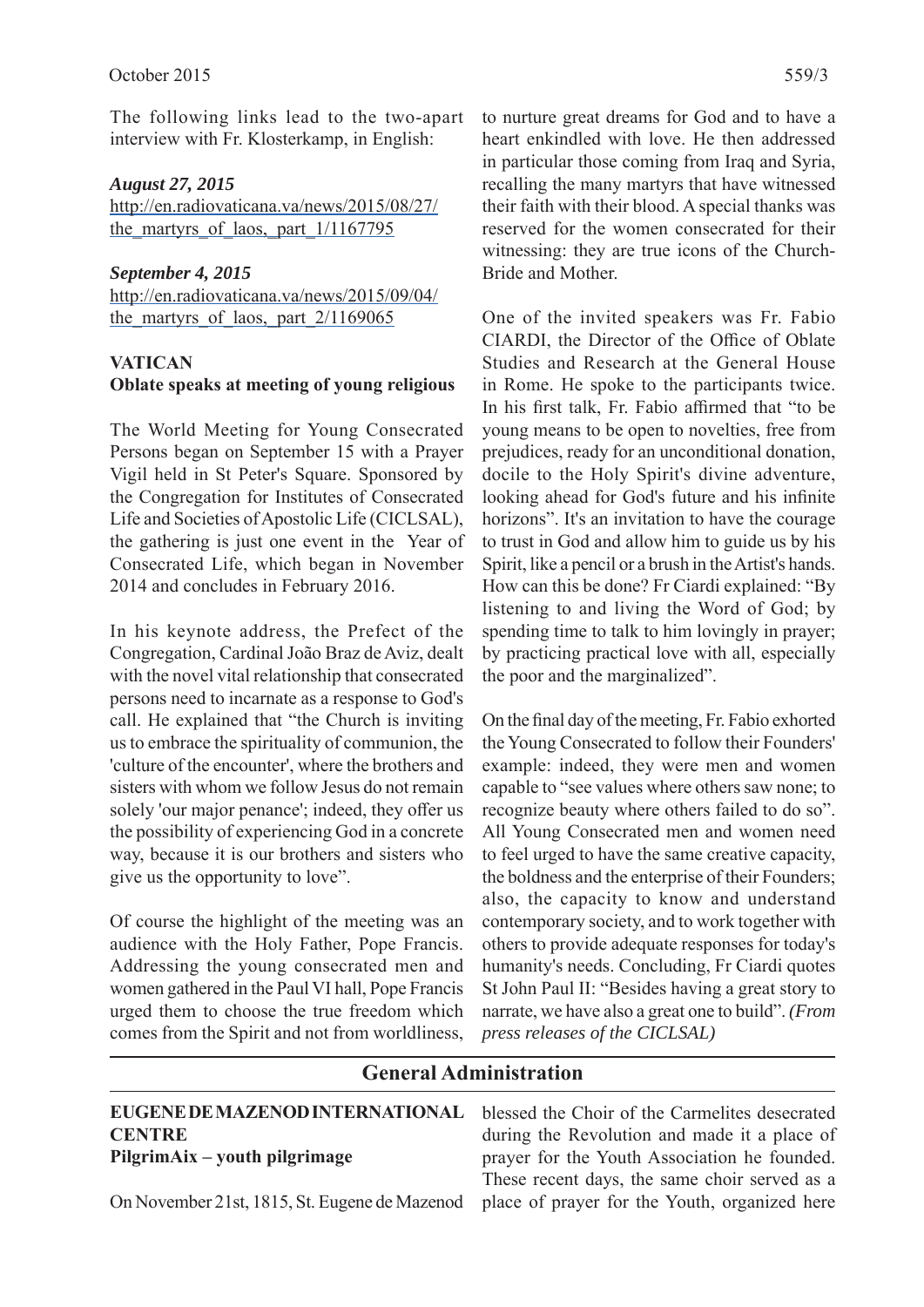in Aix by the Commission of the Youth and Vocation Pastoral in Europe (CPJVE).

There were 35 young people from Italy, Spain, Ireland, Ukraine, Germany, France and Poland joined in the "PilgrimAix" to discover places where St. Eugene de Mazenod had lived in. They are animated by Brother Benoit DOSQUET and Father Henricus ASODO of the Aix community. The Youth, accompanied by their own Oblate chaplains, Lisa RENNER, OMI and Ileana CHINNICI, COMI, visited Aix and Marseille. The prayers, liturgical celebrations or reflection on the spiritual experience of St. Eugene in the veneration of the Cross on Good Friday as well as the pilgrimage of the parish mission preached in 1820 at Aix by the Oblates, have indeed enriched their visits.

Besides, in a solemn celebration, the Oblate Youth Chaplains: Antonio D'AMORE, David MEDINA, Jens WATTEROH, David OMIECINSKI, Andrzej ALBINIAK, Przemek KOSCIANEK and Jacques LANGLET, signed the copy of the request for the authorization to form a community of missionaries submitted in 1816 to the authorities of the diocese of Aix by St. Eugene and his first companions. This symbolic gesture is offered to all the Oblates who visit the Foundation's room since last year as a preparatory triennium to the bicentenary of the Congregation. (Krzysztof ZIELENDA, http://www. centremazenod.org/)

## **Africa-Madagascar**

#### **CONGO MAMI news**

We just finished the first year of existence of our Association. Let us thank God for having accompanied us. We also thank the Provincial, Father Abel NSOLO, for his consideration and availability. Our special thanks to all the Missionary Oblates of Congo (Provincial Administration, Provincial Treasurer, parish priests, chaplains and community superiors).

We are now 107 associates (Kinshasa: 53; Kikwit: 23 and Idiofa: 31). It is not possible to present a comprehensive assessment, especially since the Association is still in its infancy; much remains to be done. It is true that our committee was mandated, among other things, to recruit new members. If our priority was to consolidate first of all the existing districts, during this year, we will be widening our circle toward other Oblate parishes, including, initially, Ifwanzondo, Panu and Lozo and later Ekama, Opala and Angola.

As for the plan for self-financing, we have completed the study phase of the projects. In early September, we will have talks with BUPRODOMI to finalize these projects. God willing, by the end of 2015, we should be able to launch our projects in Kinshasa and Kikwit. In order to improve our functioning, we will develop, discuss and adopt, between September and October, our procedural rules, before submitting

them to the Provincial Council in November. Thus, we will propose some adjustments to improve the road map that we received from the general assembly of 11-12 July 2014.

May Mary Immaculate, our Mother, accompany us in achieving our goals. By her example and intercession, may we live the charism of Eugene de Mazenod in our daily lives? (Désiré Baere Pene Yanganya, Provincial President of MAMI - Congo)

#### **CAMEROON Some surprises at the prenovitiate**

*There are many surprises when one enters Oblate formation. The prenovices at Mokolo discover them rapidly. Here are the comments of some current prenovices.*

#### **Electric current**

To meet needs at various levels (academic, spiritual, and food preparation), the pre-novitiate is a client of the company that distributes electricity in Cameroon. This year's power cuts reached a record level, thereby disrupting the house program. In fact, electric current is useful in more ways than one. As for food, it allows us to preserve food and pump water into the water tower. On the spiritual and academic level, the current provides lighting, mainly for studies, prayer and the different activities of the house.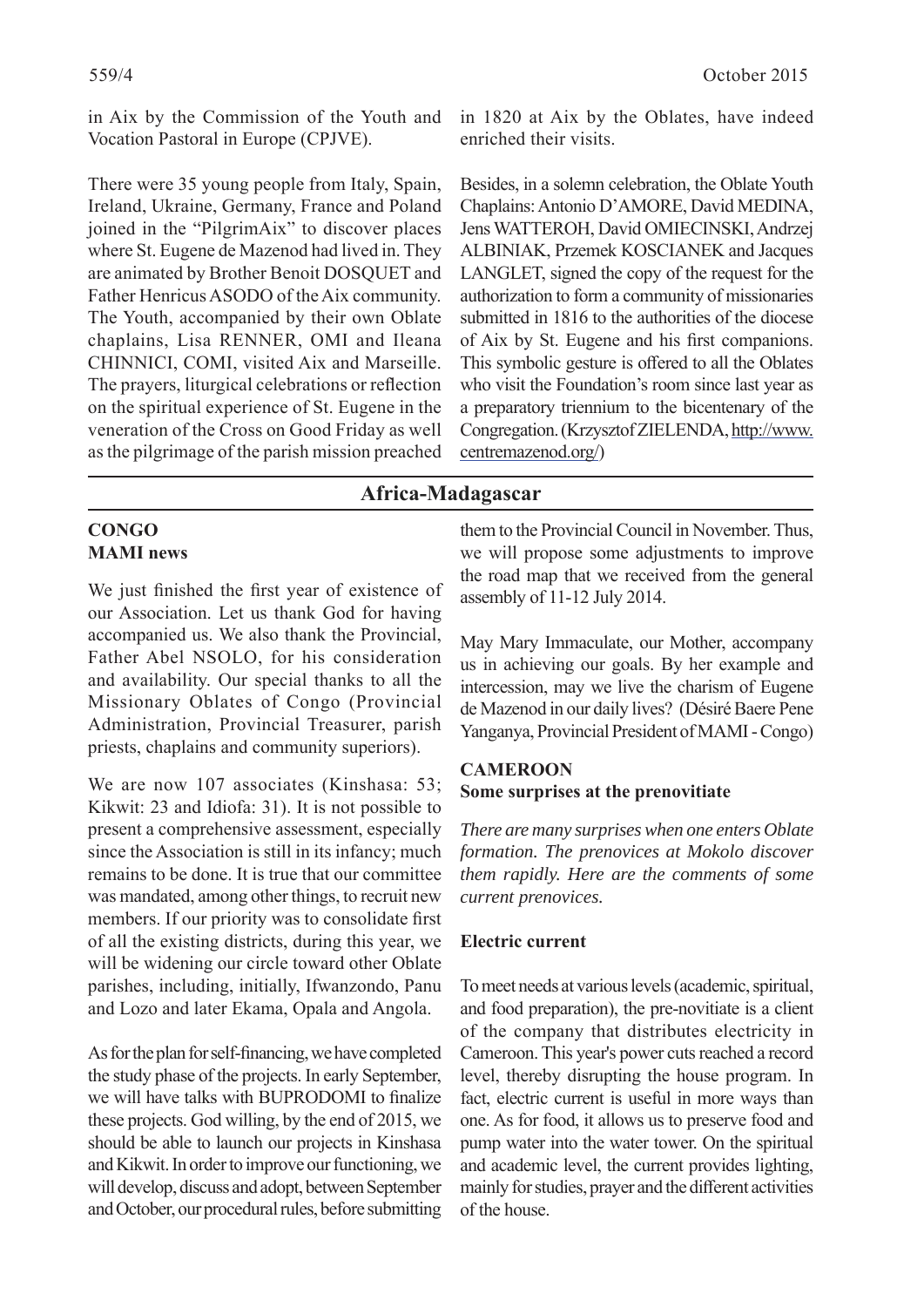But this year, it so happened that the pre-novitiate spent hours or even days without electricity. According to explanations given here and there, it was a question mostly of equipment malfunction. The house suffered from these cuts, sometimes together with a lack of fuel to power the generator. In addition, sometimes the light bulbs were burnt out because of the instability of the current. But these power cuts and lack of fuel, even if they sometimes disrupted the program, did not prevent the progress of formation which has now concluded. Furthermore, this allowed us concretely to live poverty and in solidarity with those who have experienced or are experiencing the same difficulties. (Joseph Dogo)

#### **Water, a scarce commodity in Mokolo**

This year, Mokolo, a mountainous area, has seen huge water problems. The provision of water here depends on electric current. Untimely interruptions of current have resulted in a water shortage. It is true that at the prenovitiate, we have two wells, but one needs electrical energy to supply the water tower; the other is manual. It is this second well which was a success and has continued to provide for the crowds.

People travel long distances to stand in line at the pre-novitiate to get the precious liquid: women and children, big and little, all in search of water. To meet the demand and given the real need, the pre-novitiate did not hesitate to open its doors and its well to help this people in need. But this aid has had its cost: we no longer had priority. The prenovices sometimes saw themselves maltreated by those people who have become so needy and more disadvantaged than the property owners.

The solution was to close the gates for two to three hours, giving us time fill our reserve supplies before opening up and welcoming others. That is the price of charity. Cans are lined up with the names of their owners who wait for long hours inside the pre-novitiate confines. (A pre-novice) (*Bulletin du Prénoviciat No 3*)

#### **NATAL**

#### **New president at St. Joseph's Theological Institute**

On September 8, the Feast of the Birth of the Blessed Virgin Mary, Fr. Neil FRANK became the new president of St. Joseph's Theological Institute in Cedara.

The Grand Chancellor of SJTI, Archbishop Buti TLHAGALE, Archbishop of Johannesburg, was in attendance as were the members of the Board, the provincials of the Inter-Provincial Conference, students, formation staff, academic staff and members of the participating religious congregations who have students attending the Institute.

Fr Vusi MAZIBUKO, Chairman of the Board and Provincial of Natal Province gave the homily at the Mass.

Fr. Neil takes over from Fr. Sylvester DAVID, whose predecessor was Fr. Daniel CORIJN, former Oblate Vicar General and currently the Provincial of the Province of Belgium-Holland.

In his address, Fr. Neil spelled out his hopes and vision for the Institute. He is confident that there is great potential and a solid need for the development that the Institute can provide. He thanked his predecessors and the staff of the Institute for the firm foundation that has been developed through the 25 years of the Institute's history.

#### **Latin America**

#### **URUGUAY A missionary journey**

From August  $8 - 27$ , there was a missionary journey to Uruguay, organized by the Procure of the Mediterranean Province, with the participation of Fr. Adriano TITONE and three lay women from Italy (Milena Bianco, Elvira Petrone and Nietta Albanese), together with Fr. Tino MIGLIACCIO and three lay women from Spain (Mercedes Ossorio, Cristina Centenera, and Teresa Macicior). Here, two of the participants tell of their experience.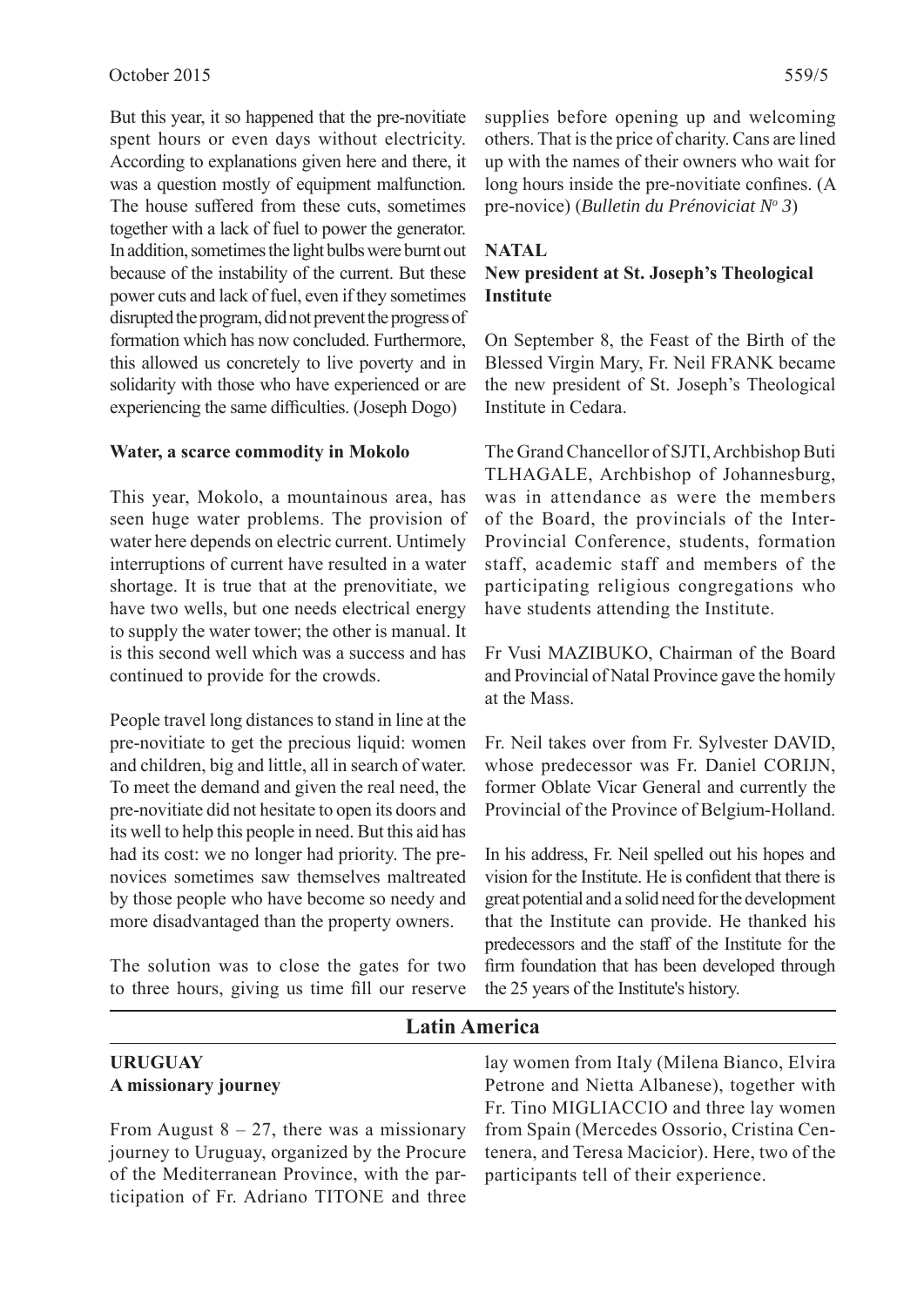#### **Fr. Tino Migliaccio: a threefold joy**

For me, this missionary journey was a threefold joy. The first was the joy of having had the opportunity to return to a place where, as a scholastic, I had been for regency in 2003-2004, before perpetual vows and priesthood. For me, it was an immense joy to go back to Uruguay after almost 12 years and to meet persons with whom I had shared a year of my life. I could not stop smiling and being amazed at the same acceptance, affection and friendship they showed me, just as it had been in the past. The second joy was having the opportunity to share this journey with Mercedes, Kity (Cristina) and Teresa from Pozuelo, the place where I have been living as an Oblate for about a year, and with whom we form the group Talitakum Pozuelo, which began, thanks to the Talitakum Education Center in Uruguay which we had the good fortune of getting to know firsthand. The third joy was having the opportunity to share this journey with Fr. Adriano, Milena, Elvira and Nietta, as an important sign of the real communion between Italy and Spain, as a result of the unification (of provinces). I thank God for having given me this opportunity to live this threefold joy which only his great Love and Goodness could have given me.

#### **Mercedes Ossorio: Journey!**

Journey! That's the word that came to mind

**Europe**

when I was told to summarize the experience in one word. A journey that began long ago, so long ago that I cannot even remember. It materialized in Rome when I met those who would be my traveling companions for a while. I found that we were all on the same path. We were all driftwood carried on the same current and led by God. Later, thousands of kilometers from our "homes," we discovered many other pieces of driftwood in this river of life. Some flow together like the Oblates and the Oblate Sisters; others did not even know that they were letting themselves be carried by the current but they knew, trusted and loved the water where they were; and you saw many others who were trapped, lost, with neither dignity nor strength or desire to move on through the murky and churning waters. How can we move forward without stopping? How can we not lend a hand? Or were we perhaps the ones who needed that hand, that help, that love? Today I think I can say that love, given and received, will make us always need each other, will unite us more closely so as to continue towards the sea and, in this unity without borders nor kilometers, we will find strength for the storm.

To summarize the experience in one word is impossible: peace, family, trust, love... Journey: journey is the word that stays with me and with which Saint Eugene began it all. (http://nosotrosomi.blogspot.com/)

# **POLAND Remembering four Polish victims of war**

Four scholastics, including a deacon, were the first Polish Oblates to die during the Second World War. The recent commemoration of the Holy Name of Mary was a reminder of their death on September 12, 1939.

In the early days of the Nazi invasion of Poland, the Oblates at Markowice tried to reach the Oblate community at Koden. The novice master at Markowice was none other than Blessed Joseph CEBULA. Some of those who fled found themselves on the front line of the battle along the Bzura River, the first major battle of the Nazi offensive in Poland.

Four scholastics were arrested by a Nazi patrol: Deacon Joseph ROGOSZ, Brothers Joseph GEMBIAK, Francis GLADOS, and Francis MUNKO. According to eyewitnesses, they were led to the Marian Forest where they were put to death. As they were led away, the eyewitnesses said they had their rosaries in their hands and asked passersby: "Pray for us, as we are being lead to death." They were shot in the head not far from the village of Michalow. In the forest, there were fresh trenches prepared for defense. Their bodies were thrown into the trenches and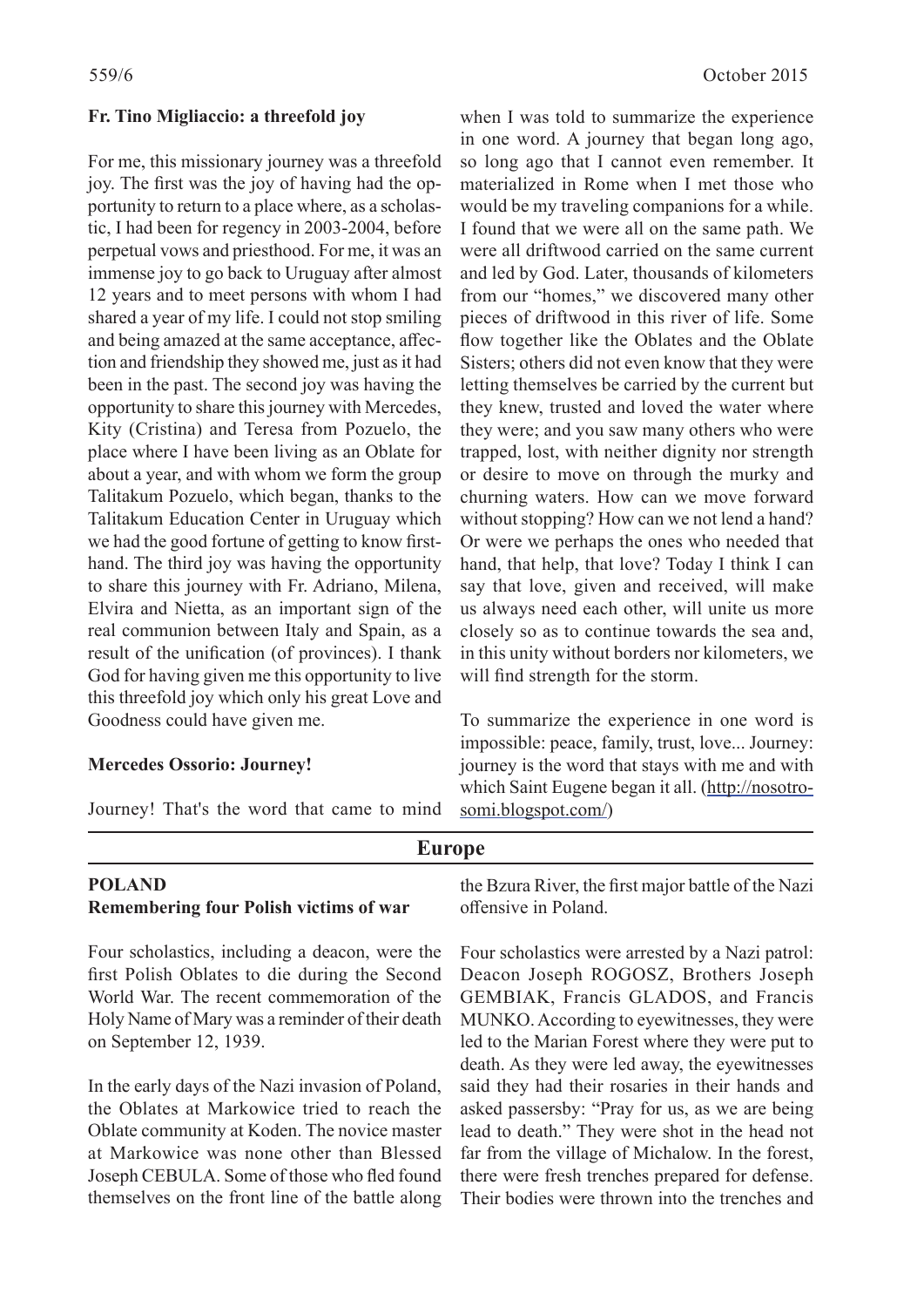buried. Dying with them was a priest from a nearby parish, Father Ignatius Czemplik.

Through an unpleasant odor, the unmarked graves were found. A local village leader identified the bodies and took their personal belongings which he later gave to the victims' families; a wooden cross was erected at the site. In 1940, they moved the five bodies into a common grave at the parish cemetery in Marian Forest; the local parish priest celebrated a funeral Mass.

Both scholastics Gembiak and Glados had brothers who became Oblates: Frs. Francis GEMBIAK (†1987) and Boleslaw GLADOS  $(†2002)$ . Fr. Boleslaw went to find the grave, together with his mother, in 1947. There, they erected a metal cross.

The Glados family also commissioned a tombstone from a local stonemason. The Oblate provincial had a marble plaque affixed to the tomb with the names of the victims.

The weather-worn gravestone was replaced in June 2015 with a new one. The names of these first Oblate victims of World War II are now engraved in gold on black marble, next to the Oblate Cross. (Adapted from the Polish text of Fr. Józef NIESŁONY.)

#### **MEDITERRANEAN PROVINCE Responding to the Pope's appeal for immigrants**

*At the recitation of the Angelus on September 6, 2015, Pope Francis asked every Catholic parish or religious community in Europe to take in refugee families fl eeing from disastrous situations in the Middle East and Africa. The arrival of thousands of migrants has caused a humanitarian crisis in various parts of Europe. Fr. Alberto GNEMMI, Provincial of the Mediterranean Province, has addressed the Oblates and Lay Associates to find ways to respond to the Pope's appeal.*

I appeal to all of you, especially to community superiors, Oblate parish priests and their collaborators, Oblates and lay people, to consider seriously, with courage and, at the same time, with evangelical prudence, the Pope's appeal that "... every parish, every religious community, every monastery, every shrine of Europe host a family (of refugees, [ed.])". The Pope reminds us and urges us: "Faced with the tragedy of tens of thousands of refugees fleeing death from war and from hunger, and who are seeking hope in their lives, the Gospel asks us to be 'neighbors' to the least and most abandoned, to give them real hope."

I believe that each of our communities, as well as every parish where we are present, must listen closely to this appeal and make serious discernment. Therefore, I invite parish priests to consult their community confreres (especially the superior, if he is not the pastor), the parish council, the diocesan offices responsible for migrants, the parishes of the same vicariates or sectors, in order to reach a concrete and shared decision. So, I ask each of our communities to consider how to respond to the invitation of Pope Francis, in conjunction with our parishes (if the religious community has a parish as part of its apostolate), especially in collaboration with other religious institutes in the area […].

Superiors should bear in mind that prior to any concrete activity which involves the community and its living space, the Provincial should be consulted. Where it is not possible to make concrete choices for offering hospitality to refugees, other forms of help should be considered, even sharing financially in projects of other Church groups.

The province will also consider requests for financial assistance that might come from the communities to cover the costs of carrying out the proposal of Pope Francis.

This Year of the Triennium, centered on poverty, offers us the opportunity (not an easy one, I know quite well) to be challenged on how to give shape, through works of charity, to the many evangelical words directed to our interior conversion.

Fraternal greetings to all, in the certainty of mutual prayer and the help that Providence will give us.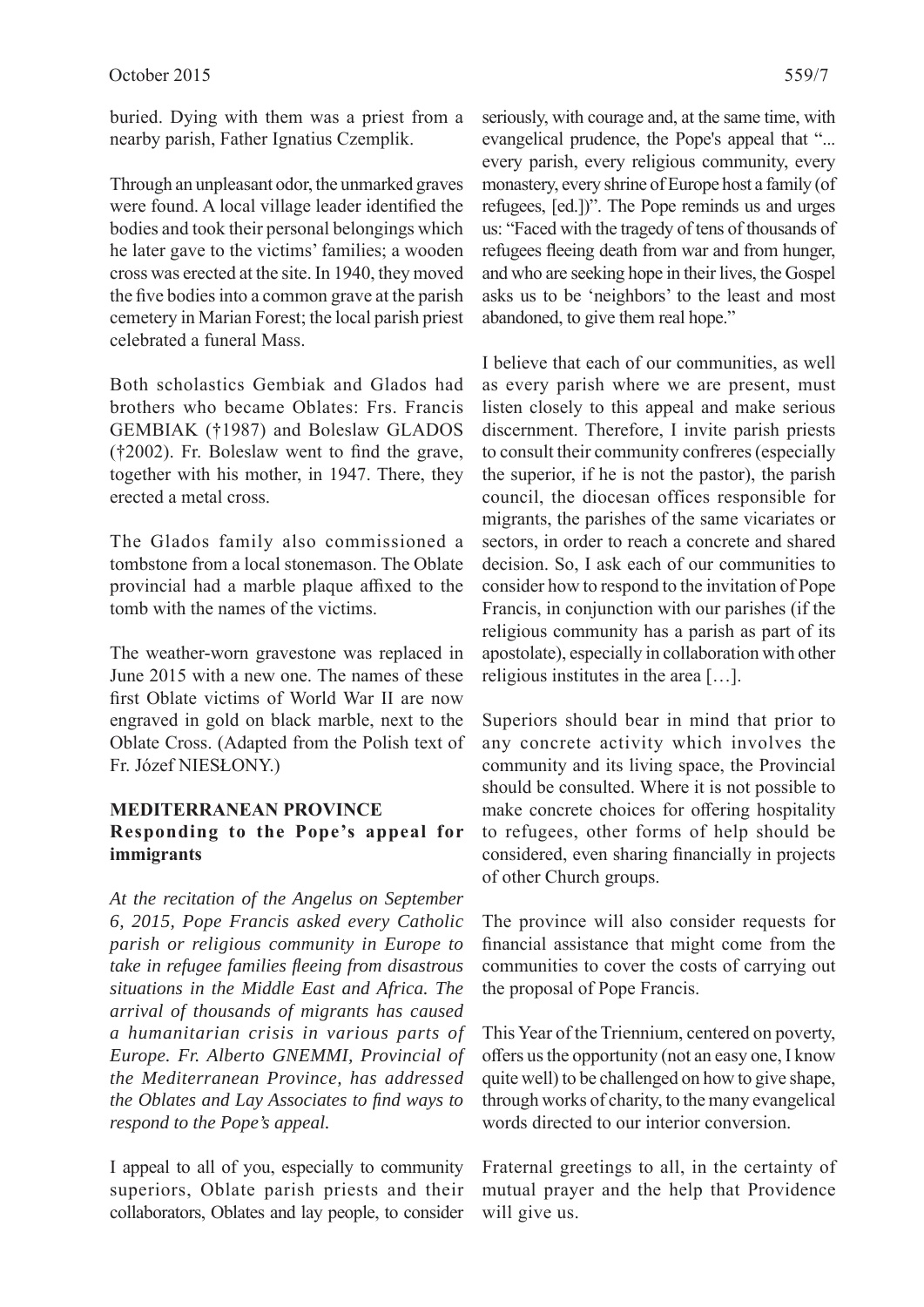# **ITALY Oblates and youth at EXPO 2015**

Ten young people from the parish of Maria Regina degli Apostoli in Messina (Sicily), cared for over the last six years by the Missionary Oblates of Mary Immaculate, in late August visited EXPO Milano 2015. The group was accompanied by Fr. Pasquale CASTRILLI together with Fr. Damian CIMPOESU from Romania, Oblate scholastic Petr DOMBEK and a young Romanian woman. The group responded to the offer that the Archdiocese of Milan had made in late 2015 to all church youth groups of Italy, providing diocesan hospitality services for those who wished to visit the EXPO. The Messina group was hosted by the youth center of Stoà di Busto Arsizio (Varese), a structure that provides young people of the city's 13 parishes with formative cultural and religious events and periods of coming together for experiencing life in common.

During their visit to EXPO, whose theme is "Feeding the planet. Energy for Life", the youth had the opportunity to visit various pavilions, starting with 'Pavilion Zero', with the story of food in the history of the world. They were also given a tour of the city of Milan and its famous cathedral. A dinner with representatives of the youth of Stoà and Don Giovanni, their assistant, fostered a mutual understanding and an exchange of ideas about the commitment of faith

#### **POLAND Bicycle evangelization with joy!**

Bicycles with full travel bags, tents, six weeks on the road, no support car, no fixed accommodations, heat, wind, mist, rain and chill! That is a short summary of this year's (and the ninth in total) bicycle trip of the NINIWA Team from Poland! The pilgrimage's destination was the British Isles and the many Polish who for

various reasons were forced to emigrate there. Many of these emigrants miss their families, friends and language.

A record group of 37 cyclists, with Fr. Tomasz MANIURA in the lead, traveled 5,136 km in 42 days. They traveled through Poland, Germany, Belgium, Holland, France, England, Scotland, Northern Ireland, Ireland and Wales. This year's expedition was called "The Joy of Life"! Every day the cyclists brought with them and shared an evangelical call to the people they met through a smile and kind words. They were also strengthened by St. Thomas More's "Prayer for good humor," which they prayed every day.

NINIWA Team cyclists have already traveled over 41,000 km (two times the Earth's circumference!) and have been in 47 countries of the world. Their enormous distances have taken them to Jerusalem, through Siberia, and also south to Gibraltar, west (Cabo da Rocha, Portugal) and to Nordkapp, Finland, the northernmost point in Europe. Every year's trip starts in Poland.

Who are the participants? Most of them are amateur travelers from Poland and even abroad. They don't need the strength of a marathon runner! The power of the group is prayer every day, the Eucharist, faith in their message and the common support of their fellow travelers. Without those features, their travel regime would not work. As the cyclists themselves say, "The expedition teaches life!"

NINIWA Team is a part of the Polish Oblate Youth Ministry NINIWA. Another expedition will start next year just after the World Youth Days in Poland. Fr. Tomasz secretly dreams about going to the real Nineveh (the biblical city, now situated north of Mosul, Iraq). Unfortunately the political situation might prevent this from happening.

# **NOTRE-DAME-DU-CAP Central Government meets with Canada-US Region**

**Canada-United States**

The leadership of the Canada-US Region met

with the Superior General Fr. Louis LOUGEN and the Oblate Central Government on September 13-18, 2015, at the Sanctuaire Cap-de-la-Madeleine in Trois-Rivières, Quebec, Canada. The local Oblates of the Sanctuaire and the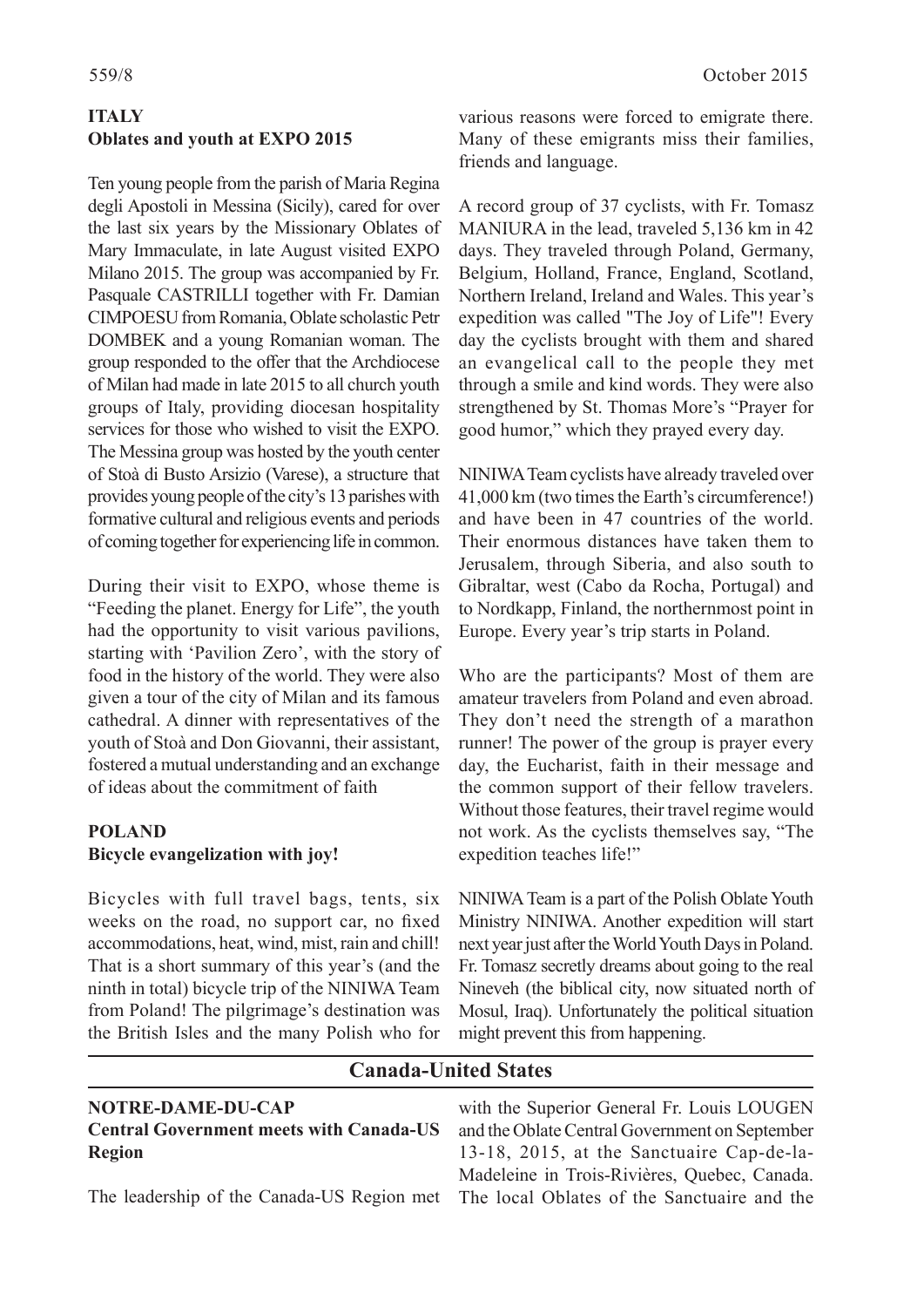Reine des Apôtres communities welcomed the participants of the joint session with warm Oblate hospitality and fraternity. The jointsession meeting included an afternoon visit to Quebec City where the local Oblates hosted a special liturgy and reception at the Saint-Sauveur parish church and also where the joint session participants were able to visit some of the historical sites important to the religious history of Quebec and the Canada-US Region.

The theme of the gathering was: "Call to Conversion: Discerning Our Region's Future". The general objectives of the session were to build stronger bonds among the Oblates and to experience shared leadership; among the stated specific objectives was a desire to develop a global perspective about the future of the Canada-US Region. Overall, throughout the week there existed a positive fraternal spirit of unity and a desire to journey together as Oblates and collaborators in the Canada-US Region now and into the future.

Attending the joint session from the Region were the four Oblate provincial superiors of Assumption, Notre-Dame-du-Cap, OMI Lacombe and US provinces, and members of their councils with the provincial treasurers; altogether around 40 Oblates and 2 Oblate associates attended.

The president of CROCUS, Fr. William ANTONE, US provincial, helped to oversee the planning and execution of the meeting, which was coordinated by an *ad hoc* planning committee with representatives from the four provinces and chaired by Fr. Remi LEPAGE, of Notre-Dame-du-Cap province. The executive secretary of CROCUS, Ms. Danielle Brisson, helped to coordinate the logistics of the meeting and the transportation. The weeklong meeting was ably facilitated by Fr. Pierre-Olivier TREMBLAY and Ms. Lorene Ste-Marie who kept the discussions on track and lively. Providing reflection and feedback on the presentations and discussions were Fr. Marcin SERWIN and Ms. Carol Kuzmochka who served as reflectors. Well prepared and inspiring liturgical prayer at the beautiful historic sanctuary chapel provided

moments of reflection and worship and helped to serve as the unifying center of the meetings.

The focus of the reports prepared by the provinces was given from a future perspective of the next 5 to 10 years. After hearing the reports of the 4 provinces, a reflection was given by Fr. General and 3 members of the Central Government covering the topics of finance, formation and mission as related to the Canada-US Region. Fr. General noted that as the Oblates in the Region looked to the future, they could see that several lived Oblate values helped to hold them together: community life, generosity and availability in the renewal of mission, a commitment to vocation and youth ministry and ongoing formation through the Oblate Triennium. Fr. General challenged the Canada-US leadership to do something together and to find at least 2 projects in which they could collaborate for the good of the Region and its future. The group entered into several sessions of discussion and discernment in which the participants honestly shared their dreams and their fears about future collaboration.

Following several sessions of discussion and reflection in both small and large group gatherings, the participants proposed four projects they would work on in common for the Region: a meeting of the young Oblates of the Region, a regional Vocation and Youth Ministry, animation and formation of superiors, and regular meetings of the provincials and their councils.

At a meeting of the CROCUS regional conference on Saturday following the joint session the provincials and vicars provincial of the Region decided on a process to begin to bring to life these projects in the months to come. In his homily at the closing liturgy of the joint session, the Superior General expressed gratitude to those who had prepared the meeting and shared his hopefulness for the future of the Oblate presence in the Canada-US Region. He closed his homily quoting the words of the Blessed Archbishop Oscar Romero prayer: "… We are workers, not master builders; ministers, not messiahs. We are prophets of a future not our own." (Fr. Warren BROWN, General Councillor for the Canada-US Region)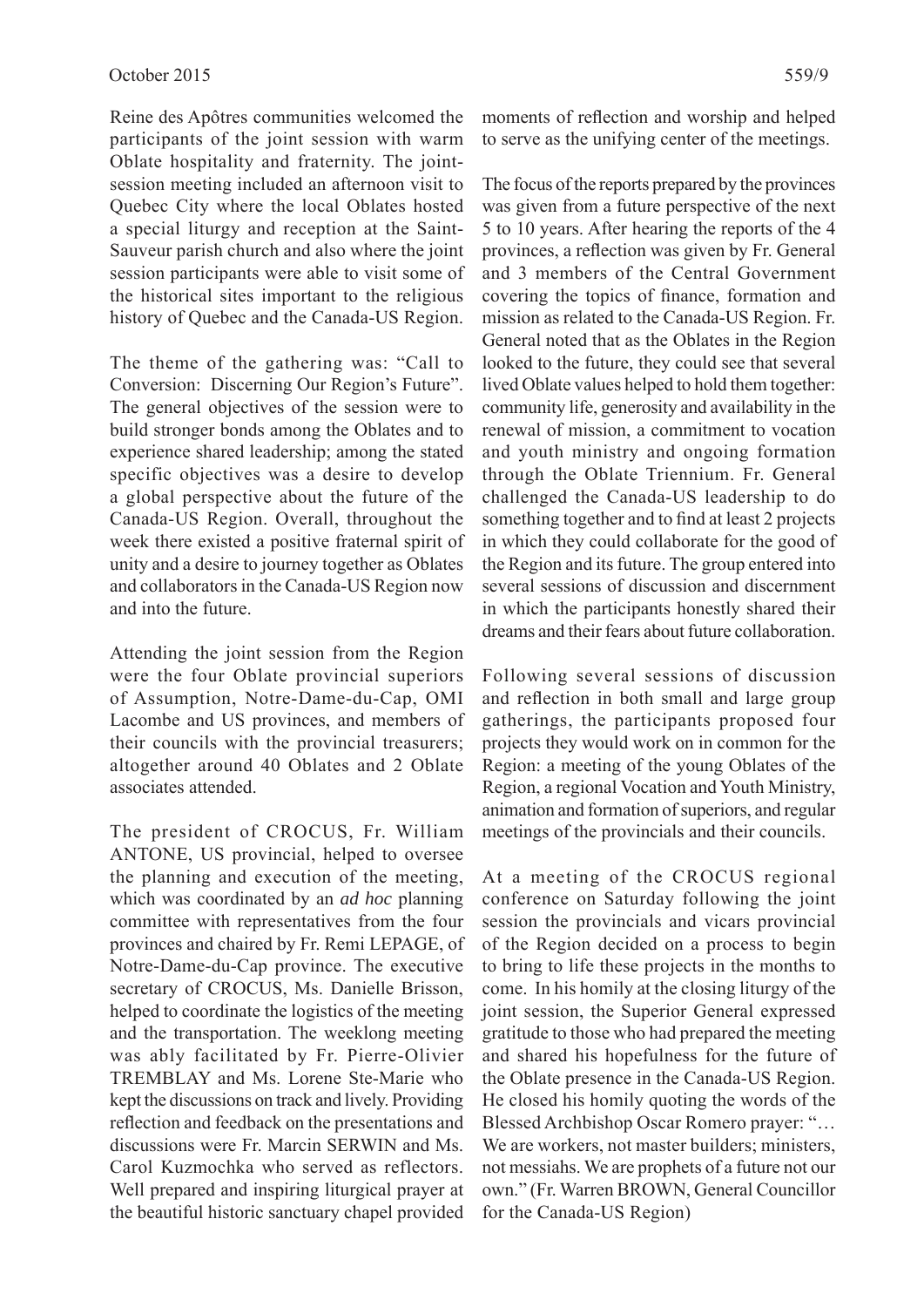### **OMI LACOMBE Archbishop Peter Sutton, OMI: 1934-2015**

On September 5, 2015, the Archbishop-emeritus of Keewatin-Le Pas, Peter SUTTON, died at the Oblate infirmary in Richelieu, Canada.

Born in 1934, he pronounced his first vows as an Oblate in 1954 and was ordained to the priesthood in 1957. In 1974, he was ordained as bishop of the Diocese of Labrador-Schefferville (Quebec), where he served until the Holy See decided that he should "go west." He was appointed Coadjutor Archbishop of Keewatin-Le Pas (Manitoba) in January 1986; he succeeded Archbishop Paul DUMOUCHEL in November of that same year and he retired in 2006.

The first bishop of the Vicariate of Keewatin was Servant of God Bishop Ovide CHARLEBOIS, appointed in 1910 and installed in 1911.

Bishop Sutton's remains were brought to Ottawa to the Church of the Canadian Martyrs on September 20 where there was a prayer service presided by Fr. Kenneth FORSTER, Provincial of the OMI Lacombe Province. On the next day, Bishop Douglas CROSBY of Hamilton, ON, presided at the Mass of Christian Burial.

#### **ASSUMPTION PROVINCE An unusual jubilee**

A priest complained to Mother Teresa that because of the amount of work he has, he has absolutely no time for adoration of the Blessed Sacrament. In her reply, she stated that the best medicine for that is to double the amount of time spent before the Blessed Sacrament.

There is a certain logic to this seemingly absurd advice. For the time spent on adoration is not just a time given to God, but it is also a time we give to ourselves. The quiet contemplation is not only conducive to prayer, but also helps us organize the countless day-to-day affairs we must deal with. The experience of God gradually dies with us when we do not have time for prayer. for adoration. The lack of adoration, the lack of prayer make us waste a lot of time and energy on

alleviating our anxieties and fears. Time devoted to adoration will make our lives – including our emotional, professional, family, and community life – more orderly.

Without a doubt, our immigrant life is not without stress. For many, the cure is to entrust them in prayer to Jesus in the Blessed Sacrament. Residents of Mississauga and the surrounding area are fortunate in that for the past 20 years they have been able to pray at the Perpetual Adoration Chapel at St. Maximilian Kolbe church in Mississauga.

The very idea of creating such a chapel was born in 1995, and a great advocate of this project was the parish pastor, Fr. Tadeusz NOWAK. For the past 20 years, Barbara and Andrzej Chmura have been dutifully looking after scheduling regular attendants. But the chapel serves not just those who regularly come here to pray; it is visited by hundreds of passersby who entrust their daily affairs to Divine Mercy. In 2012, a statue of the Merciful Jesus was placed at the entrance of the Divine Mercy Chapel. It was donated by a parishioner, Mr. Tadeusz Dobosz, and blessed by Bishop Antoni Dlugosz from Czestochowa. A jubilee Mass commemorating the 20th anniversary of the Perpetual Adoration Chapel was celebrated by Archbishop Wojciech Polak, Archbishop of Gniezno, Poland. In his homily, the Primate of Poland stressed the importance of maintaining a close relationship with God before the Blessed Sacrament. The Eucharist was concelebrated by numerous Oblates and guest priests. (by Wojciech Porowski in Assumption News and Views, July-August 2015)

# **OMI LACOMBE Oblate elected President of CCCB**

On September 15, the Canadian Conference of Catholic Bishops elected Bishop Douglas CROSBY of Hamilton, ON, as its next President.

Born in Marathon, ON, in 1949, Bishop Crosby professed his first vows as a Missionary Oblate of Mary Immaculate in 1969 and was ordained a priest in 1975. Before being called to the episcopacy, he served in various parishes in the former St. Peter's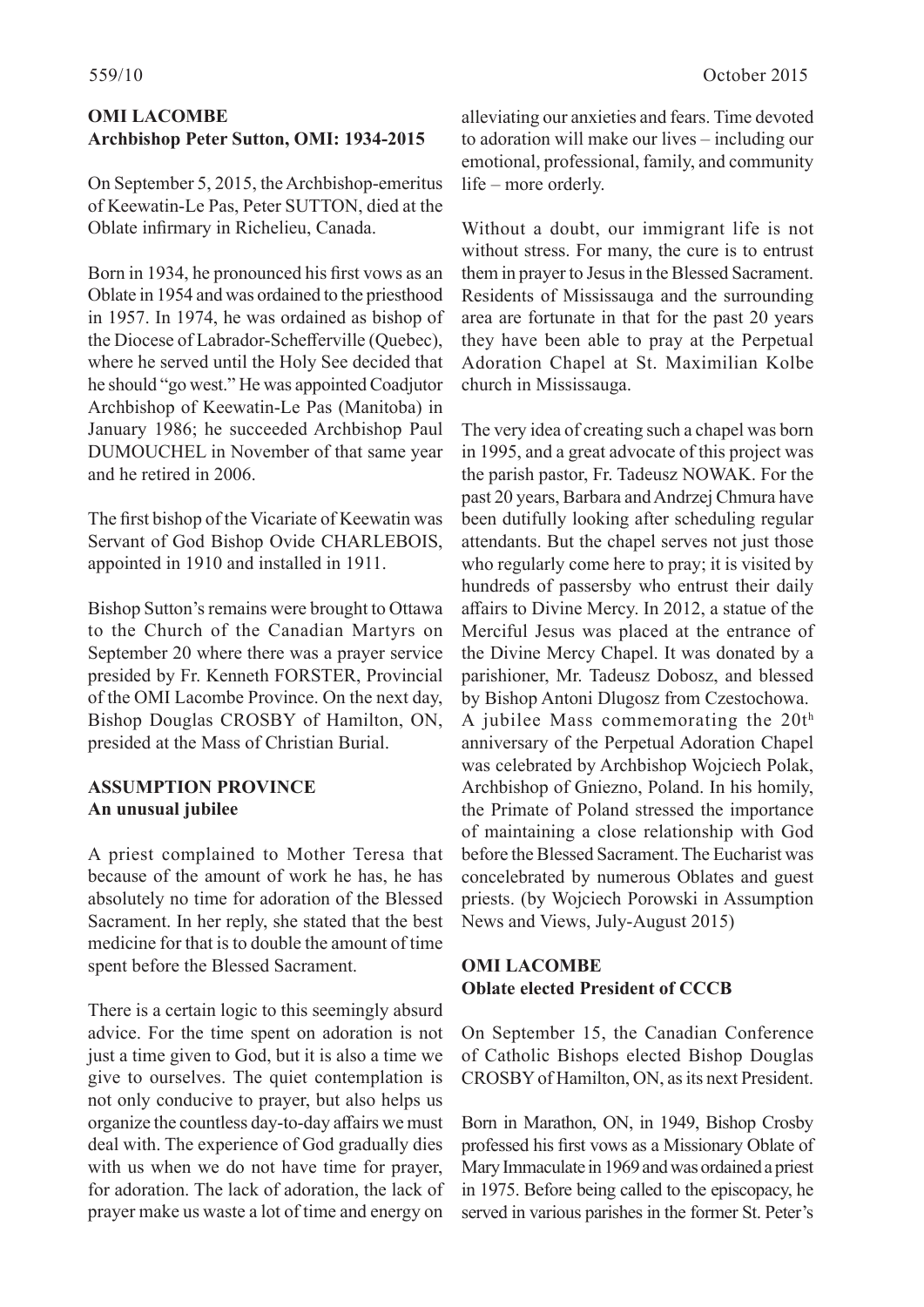Province in Canada. He also served as vocation director and coordinator of provincial services before being named Provincial of his province, during which time he also served as President of the Oblate Conference of Canada. Subsequently, he became the Director of the CCCB Missions Office and English-language General Secretary of the Canadian Conference of Catholic Bishops.

Ordained as Bishop of the Diocese of Labrador

City – Schefferville in 1998, in 2003, he also became Bishop of St. George's, Corner Brook, Newfoundland and Labrador in 2007. Three years later, the Diocese of Labrador City - Schefferville was formally suppressed and became part of the new Diocese. The new Diocese is called the Diocese of Corner Brook and Labrador. Bishop Crosby became Ordinary of the Diocese of Hamilton in 2010. He has been CCCB Vice-President since 2013.

### **Asia-Oceania**

#### **SOUTH KOREA Beyond the peripheries into "no man's land"**

"No man's land:" that's what they call the minefield on the border [ed. between North and South Korea]. Since Pope Francis arrived at the Vatican, it is fashionable to speak of the "peripheries." For us at Anna's House, where we have been living in the peripheries or suburbs for 23 years, it's time to go beyond, into "no man's land." It's a minefield where life does not count because at any moment, a mine could explode. In these long years living in the suburbs, we have met the street children, runaway teenagers, abandoned by their families and by the State, who have run away from everyone and everything. For them, we have created a network of solidarity which welcomes them and supports them and once again inserts them into the family and society. We have the RED HOUSE which is their first reception center (the Pope would call it a "field hospital"). Here, the youth have interviews, meetings, therapy and counseling with a specialized staff. The goal is to place them again with their own families. When this is not possible because the family situation has degenerated beyond all possibility of reconciliation and dialogue, the older ones are welcomed into the YELLOW HOUSE and the younger ones into the BRICK HOUSE. In these houses, the youngsters are guided toward completing their studies and receiving a diploma. The others who do not want to study are inserted into the world of work; they live in the GREEN HOUSE. Each year, about 200 youth pass through our programs.

Good job, you may think. That's true. But according to official statistics of the city where we live, every year there are about 2,000 boys and girls who drop out of school and families: runaway children. We should ask where the other 1,800 children are who do not attend schools, who don't live with a family and who are not in the welcoming center. They are in "no man's land." At any time they can blow up and they can destroy their lives by mines called alcohol, prostitution, theft, violence, prison, oppression.

Discovering this dramatic reality, we thought: "Since they don't come to us, we will go to them." So we decided to leave the suburbs, which are too comfortable and easy for us and we will go to the minefields of life, where  $1,800$  young boys and girls are wandering about dangerously. In this way, AGIT was born. It's a movement with few things: a multicolored minibus, a tent, two tables and four chairs. From 7 p.m. until 2 a.m., we go through the streets of death desperately looking for these teenagers. There are not many of us, but we are all filled with such passion and love for these young people. Yes, we are a bit crazy, but we really love these guys.

I can personally say that since we began this AGIT experience, my sleep has been terribly shortened but my life has been infinitely lengthened onto new horizons, dramatic and beautiful at the same time. In this gloomy and brutal "no man's land," where it seems that there is no room even for God, because it is filled with violent fights, the sexual abuse of minors, drunkenness and suicide, like Moses at the burning bush in the desert, I have found a new face of God. This God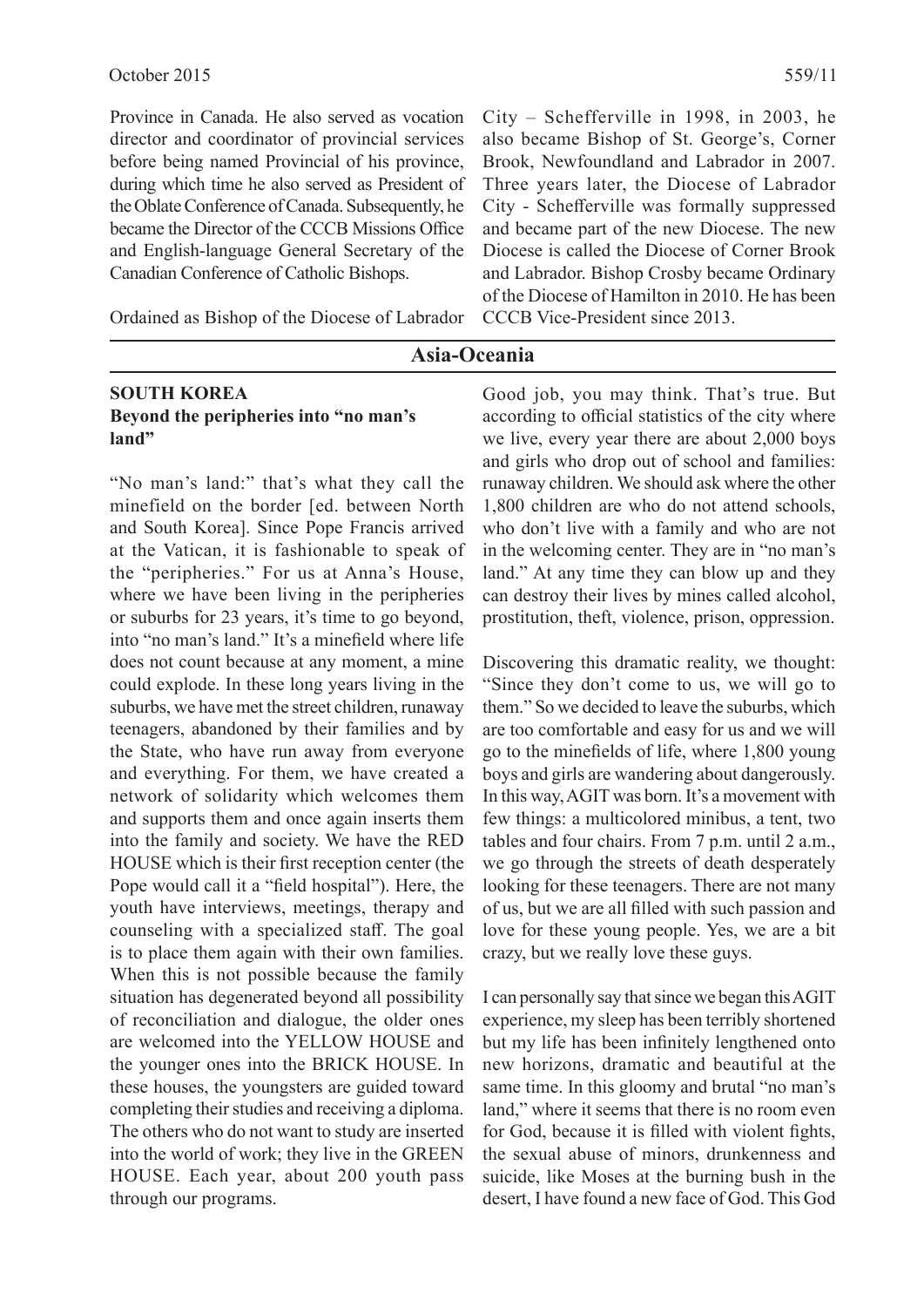tells me: "Take off your shoes because this is a HOLY place. Yes, absurdly enough, this place is holy because His beloved young children are here. And He is with them. He never abandons them. So I have decided to leave the suburbs to go beyond, into no man's land, to stand beside these boys and girls.

On a dark and cold night, I met a 15 year-old girl who tied around my wrist a little cotton bracelet, telling me: "Whenever you look at this gift, remember to pray for us." I hate bracelets and rings and necklaces. I don't even wear the beautiful golden chain that my dear parents gave me on the day of my priestly ordination. But I now always wear this bracelet of string because it binds me lovingly to the so many and the too many children left to themselves. AGIT is in the style of Jesus who, having left the 99 sheep in the sheepfold, went to look for the sheep lost on the dangerous clefts of the mountain. This is our mission. (Fr. Vincenzo BORDO)

| 70 years of religious life |       |                               |                      |
|----------------------------|-------|-------------------------------|----------------------|
| 1945.11.15                 | 08087 | Fr. Louis Doazan              | France               |
| 65 years of priesthood     |       |                               |                      |
| 1950.11.19                 | 07900 | Fr. Patrick Guidon            | <b>United States</b> |
| 60 years of religious life |       |                               |                      |
| 1955.11.01                 | 10587 | Bro. Carol Audet              | Notre-Dame-du-Cap    |
| 1955.11.01                 | 10588 | Fr. Noel Ormonde              | Anglo-Irish          |
| 1955.11.04                 | 10062 | Fr. Andrew Takach             | Lacombe              |
| 50 years of religious life |       |                               |                      |
| 1965.11.01                 | 11699 | Fr. Hermann Klein-Hitpass     | Namibia              |
| 25 years of priesthood     |       |                               |                      |
| 1990.11.10                 | 12714 | Fr. Le-N'Djekila Thomas Mbaye | Cameroun             |

# **Anniversaries for November 2015**